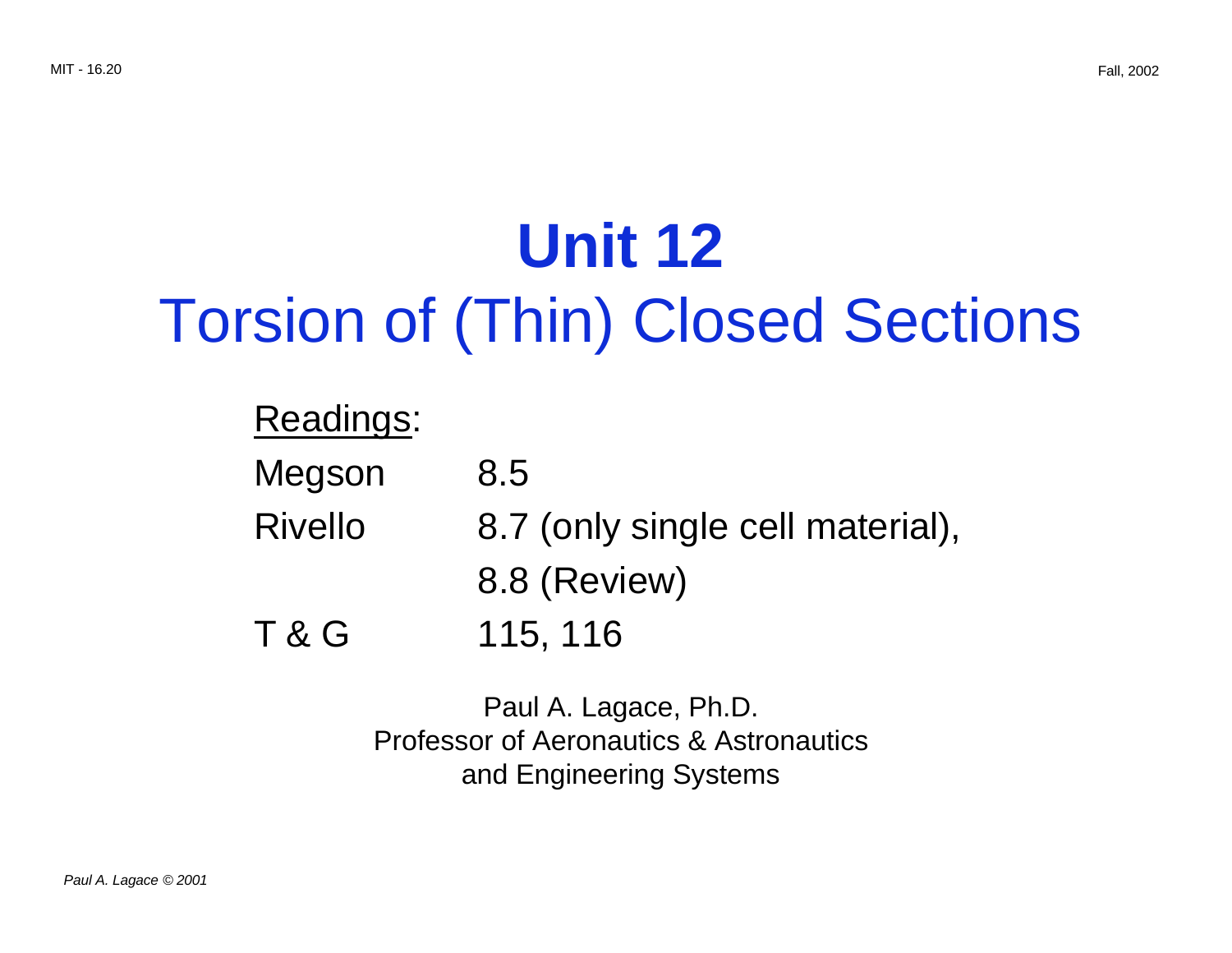Before we look specifically at thin-walled sections, let us consider the general case (i.e., thick-walled).

### Hollow, thick-walled sections:

**Figure 12.1 Representation of a general thick-walled cross-section** 

 $\phi = C_2$  on one boundary



This has more than one boundary (multiply-connected)

- $d\phi = 0$  on each boundary
- However,  $\phi = C_1$  on one boundary and  $C_2$  on the other (they cannot be the same constants for a general solution [there's no reason they should be])

 $\Rightarrow$  Must somehow be able to relate C<sub>1</sub> to C<sub>2</sub>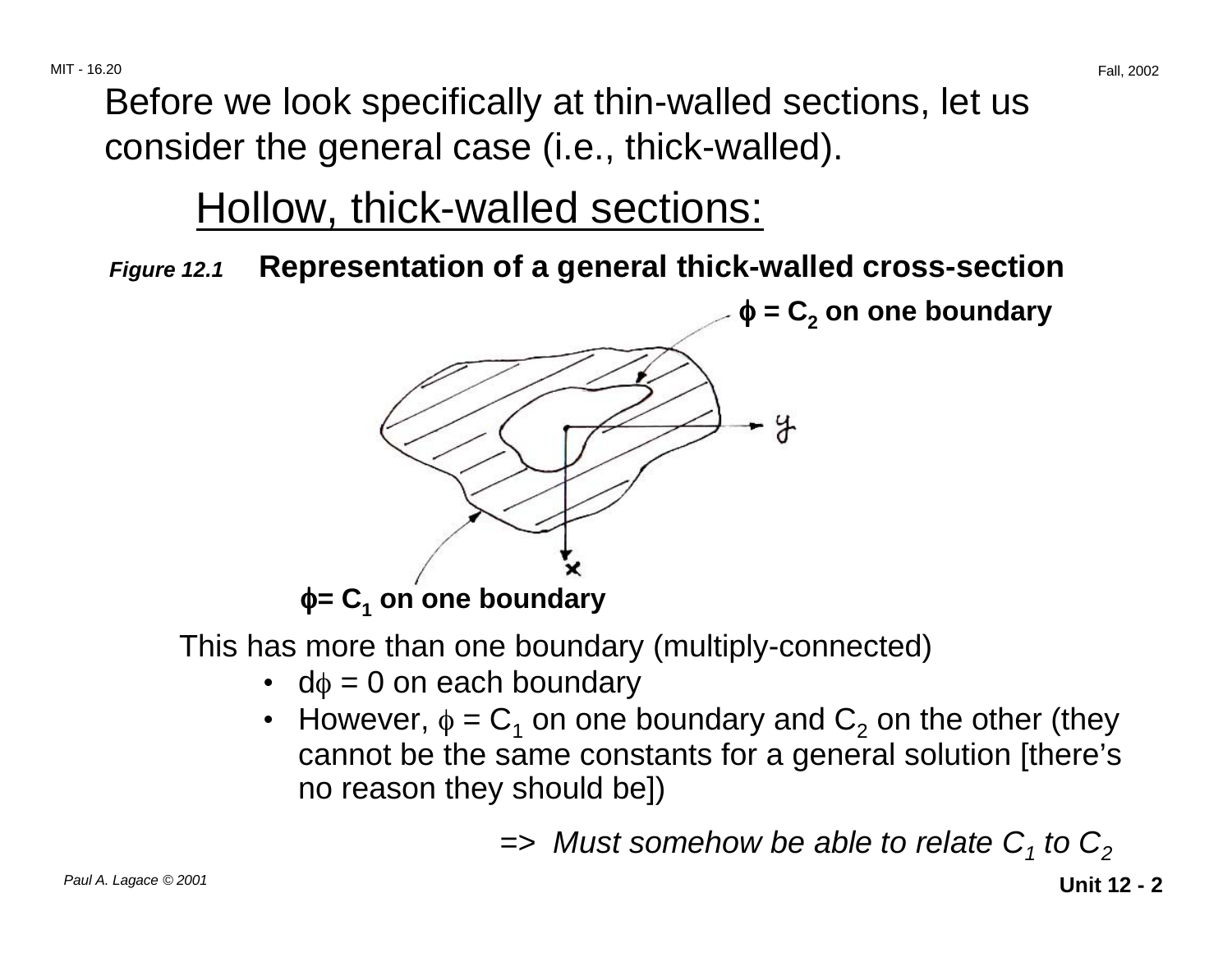It can be shown that around any **closed** boundary:

$$
\int \tau ds = 2AGk \qquad (12-1)
$$

#### **Figure 12.2 Representation of general closed area**



where:

 $\tau$  = resultant shear stress at boundary

 $A = Area$  inside boundary

$$
k = \text{twist rate} = \underline{d\alpha}
$$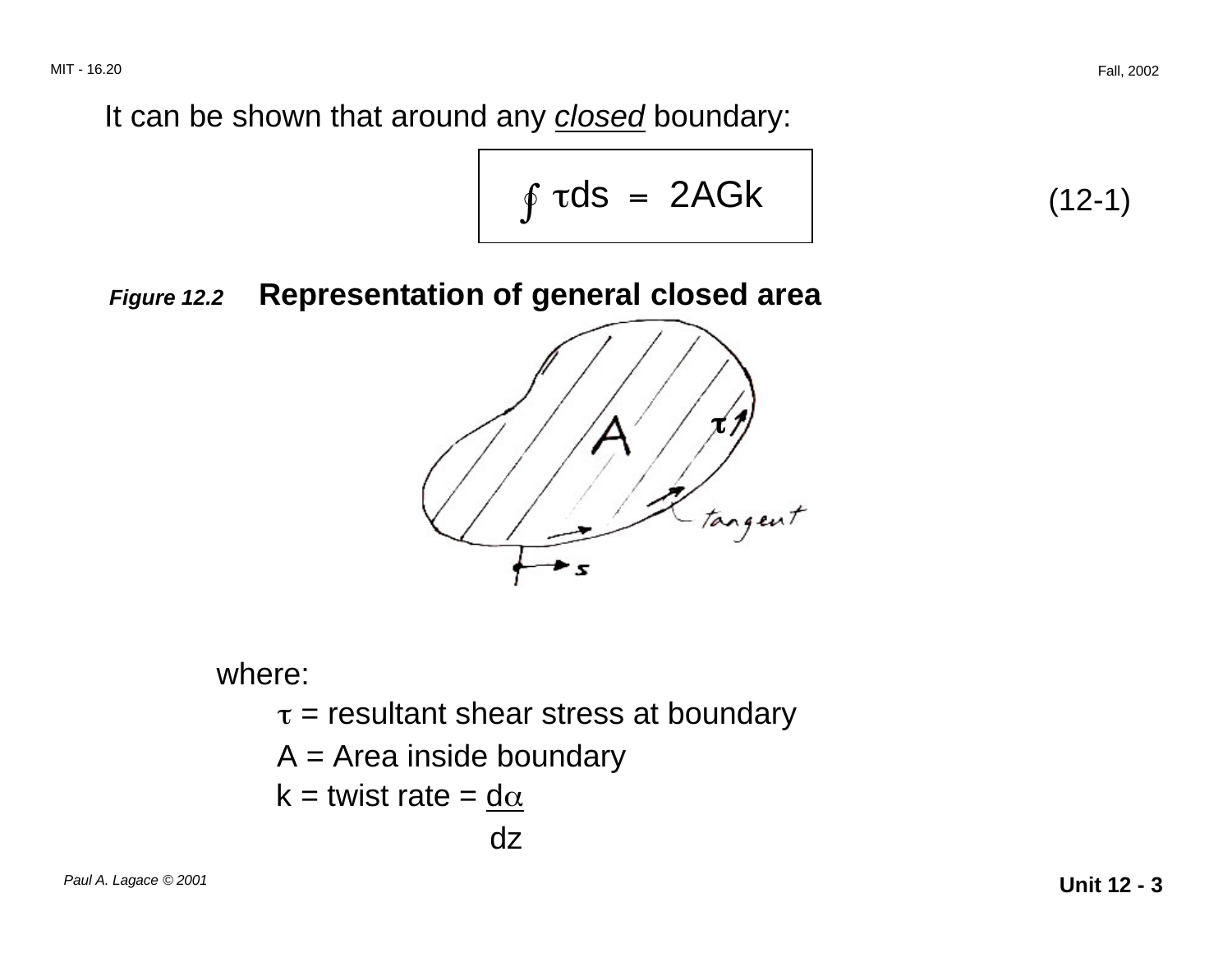### Notes:

- 1. The resultant shear stresses at the boundary must be in the direction of the tangents to the boundary
- 2. The surface traction at the boundary is zero (stress free), but the resultant shear stress is not

**Figure 12.3 Representation of a 3-D element cut with one face at the surface of the body** 



To prove Equation (12 - 1), begin by considering a small 3-D element from the previous figure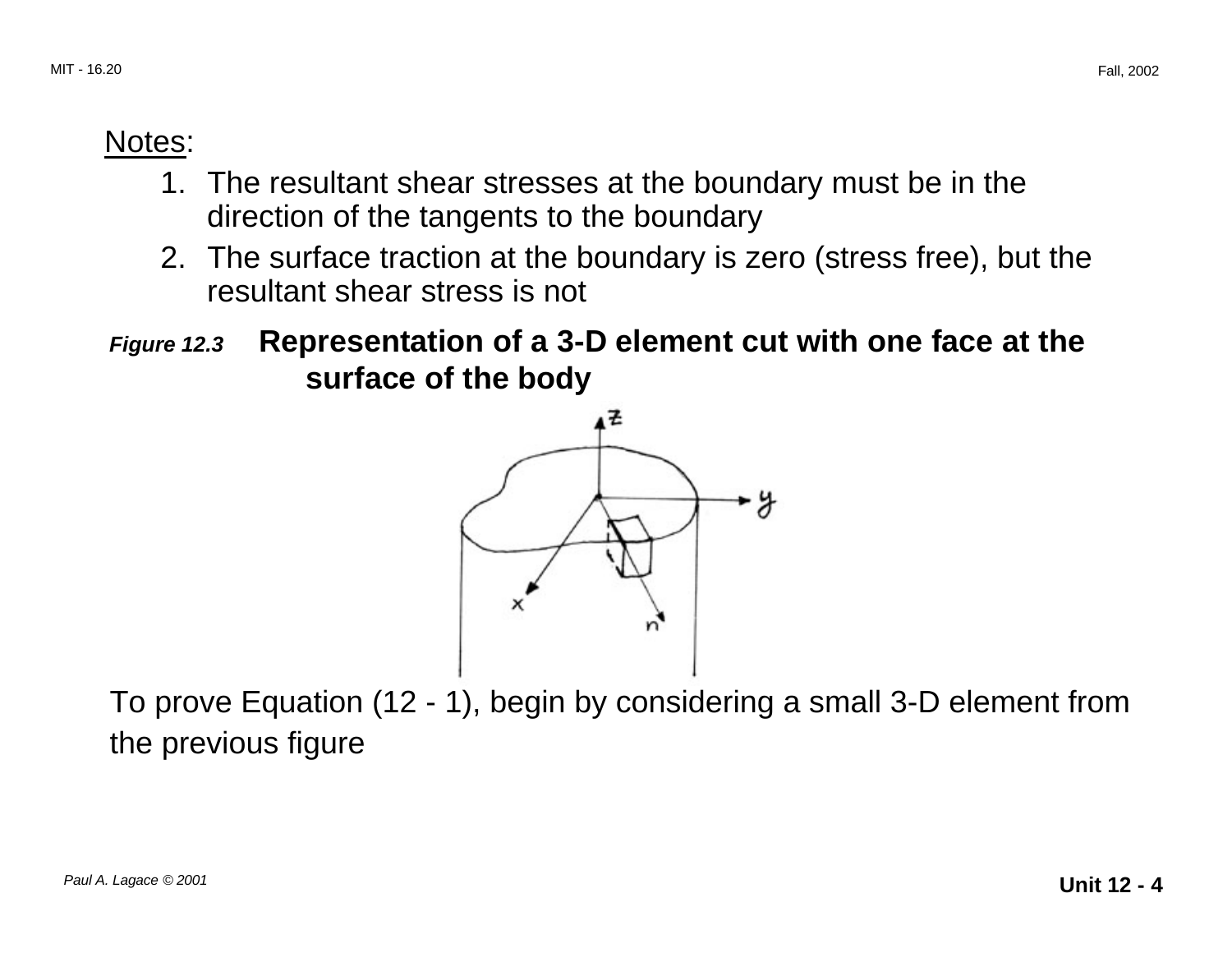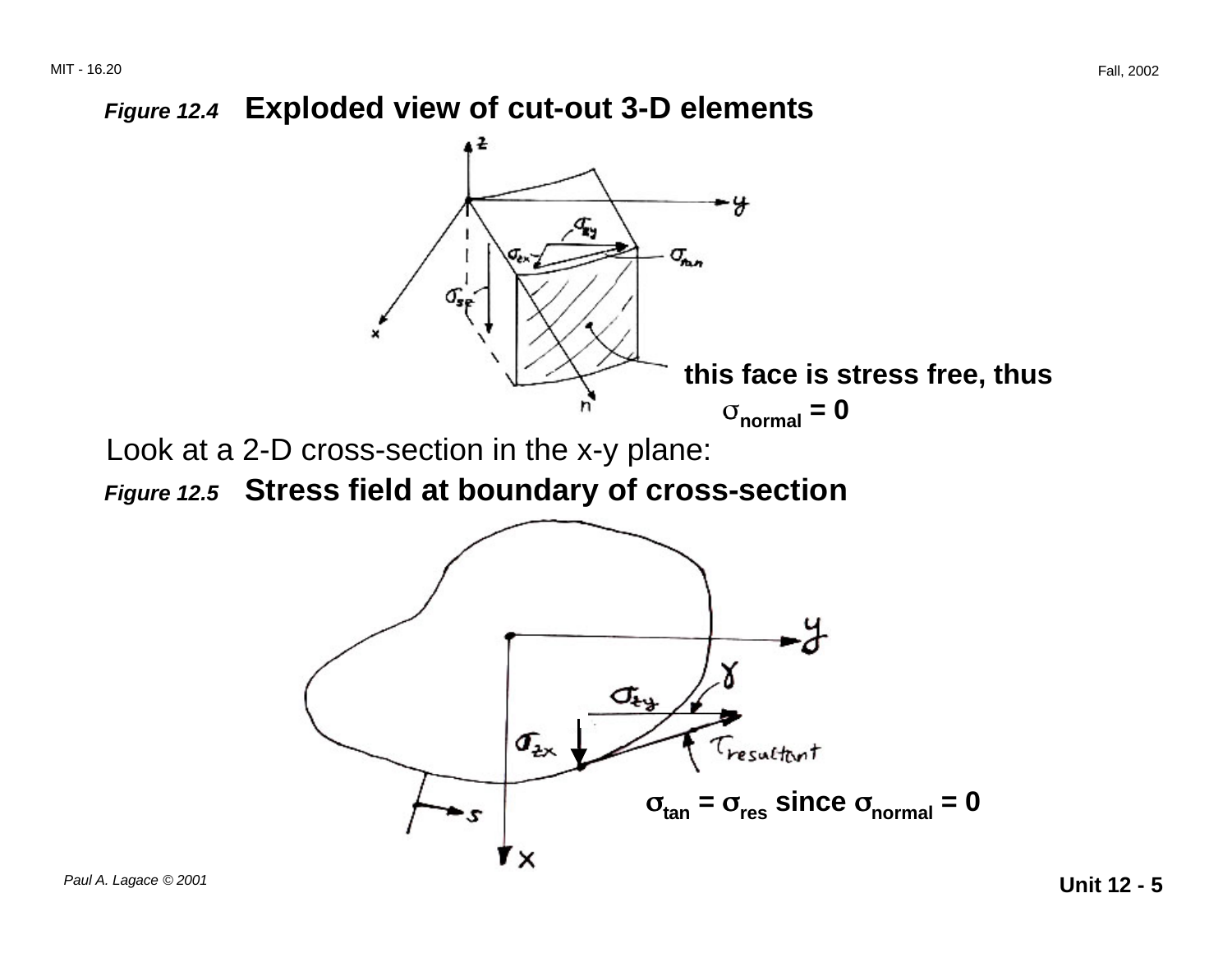$$
^{\tau}resultant = \sigma_{zy} \cos \gamma + \sigma_{zx} \sin \gamma
$$
\ngeometrically:  $\cos \gamma = \frac{dy}{ds}$   
\n
$$
\sin \gamma = \frac{dx}{ds}
$$

Thus:

$$
\int \tau ds = \int \left\{ \sigma_{zy} \frac{dy}{ds} ds + \sigma_{zx} \frac{dx}{ds} ds \right\}
$$

$$
= \int \sigma_{zy} dy + \sigma_{zx} dx
$$

We know that:

$$
\sigma_{zy} = G \left(kx + \frac{\partial W}{\partial y}\right)
$$

$$
\sigma_{zx} = G \left(-ky + \frac{\partial W}{\partial x}\right)
$$

Paul A. Lagace © 2001 **Unit 12 - 6**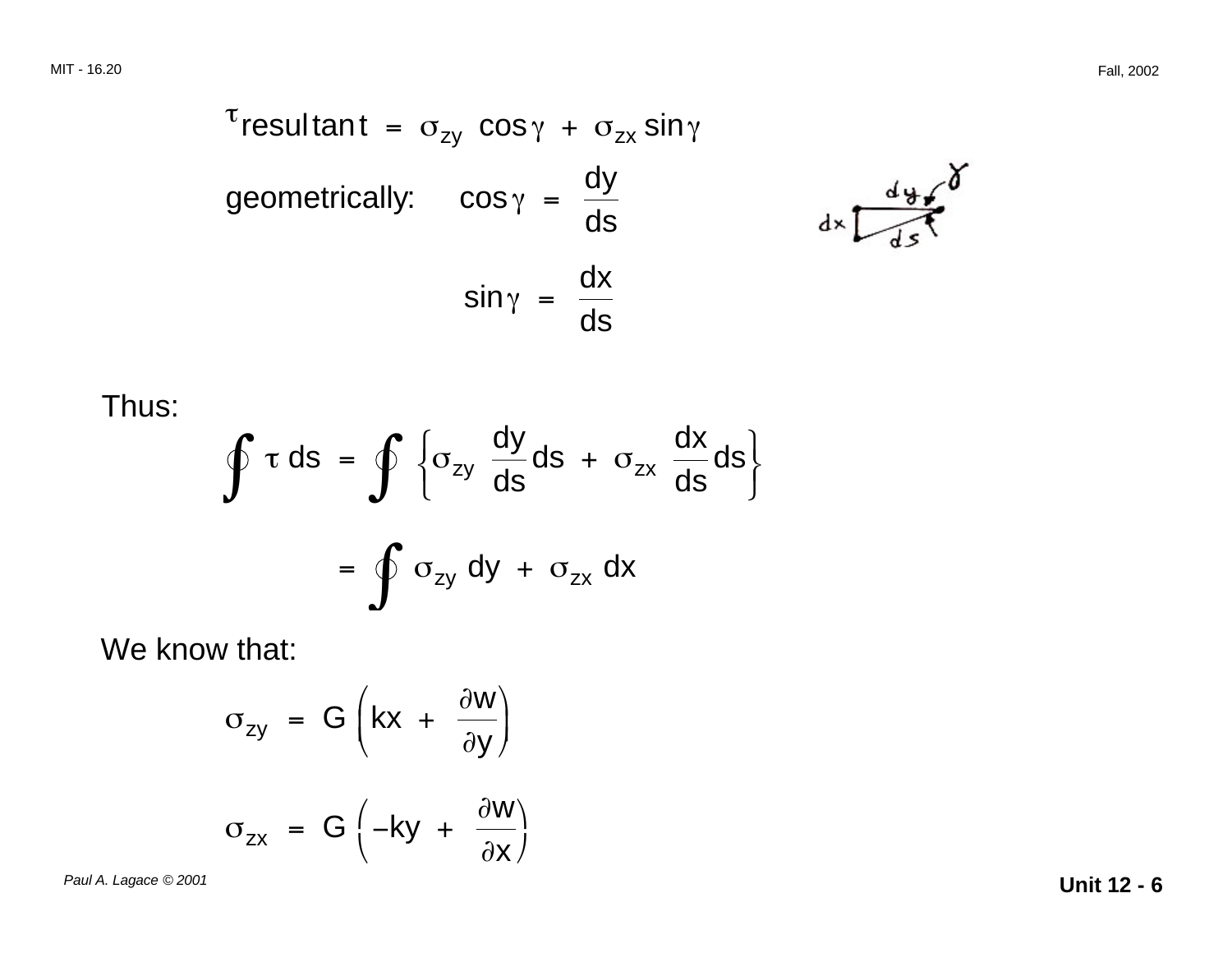$$
\Rightarrow \oint \tau ds = \oint G \left(kx + \frac{\partial w}{\partial y}\right) dy + \oint G \left(-ky + \frac{\partial w}{\partial x}\right) dx
$$
  
=  $G \oint \left\{\frac{\partial w}{\partial x} dx + \frac{\partial w}{\partial y} dy\right\} + Gk \oint \left\{xdy - ydx\right\}$   
= dw

We further know that:

$$
\oint dw = w \Big] = 0 \quad \text{around closed contour}
$$

So we're left with:

$$
\oint \tau ds = Gk \oint \{xdy - ydx\}
$$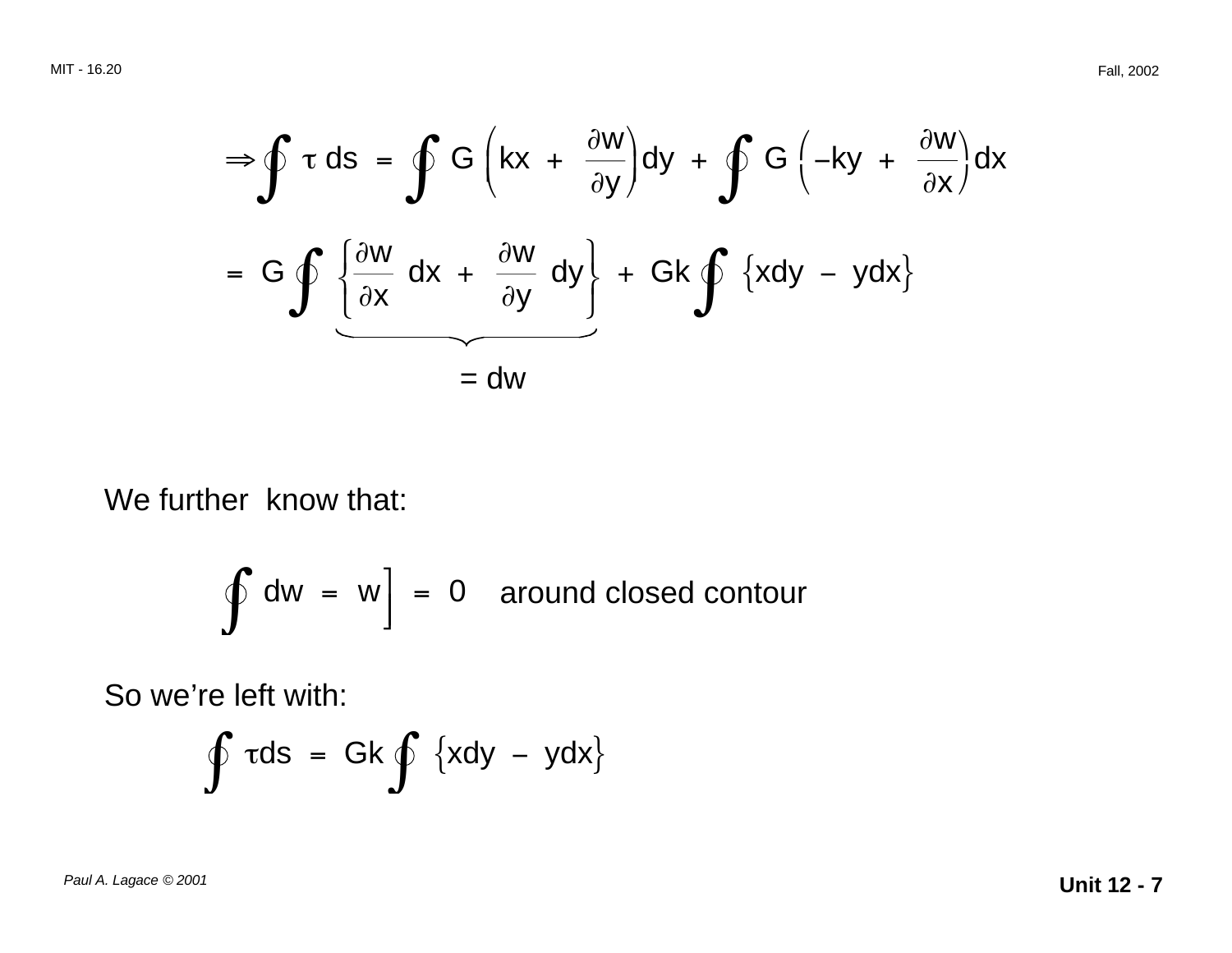Use Stoke's Theorem for the right-hand side integral:

$$
\oint \left\{ Mdx + Ndy \right\} = \iint \left[ \frac{\partial N}{\partial x} - \frac{\partial M}{\partial y} \right] dxdy
$$

In this case we have

$$
M = -y \implies \frac{\partial M}{\partial y} = -1
$$

$$
N = x \Rightarrow \frac{\partial N}{\partial x} = 1
$$

We thus get:

$$
Gk \oint \{xdy - ydx\} = Gk \iiint [1 - (-1)] dxdy
$$

$$
= Gk \iiint 2dxdy
$$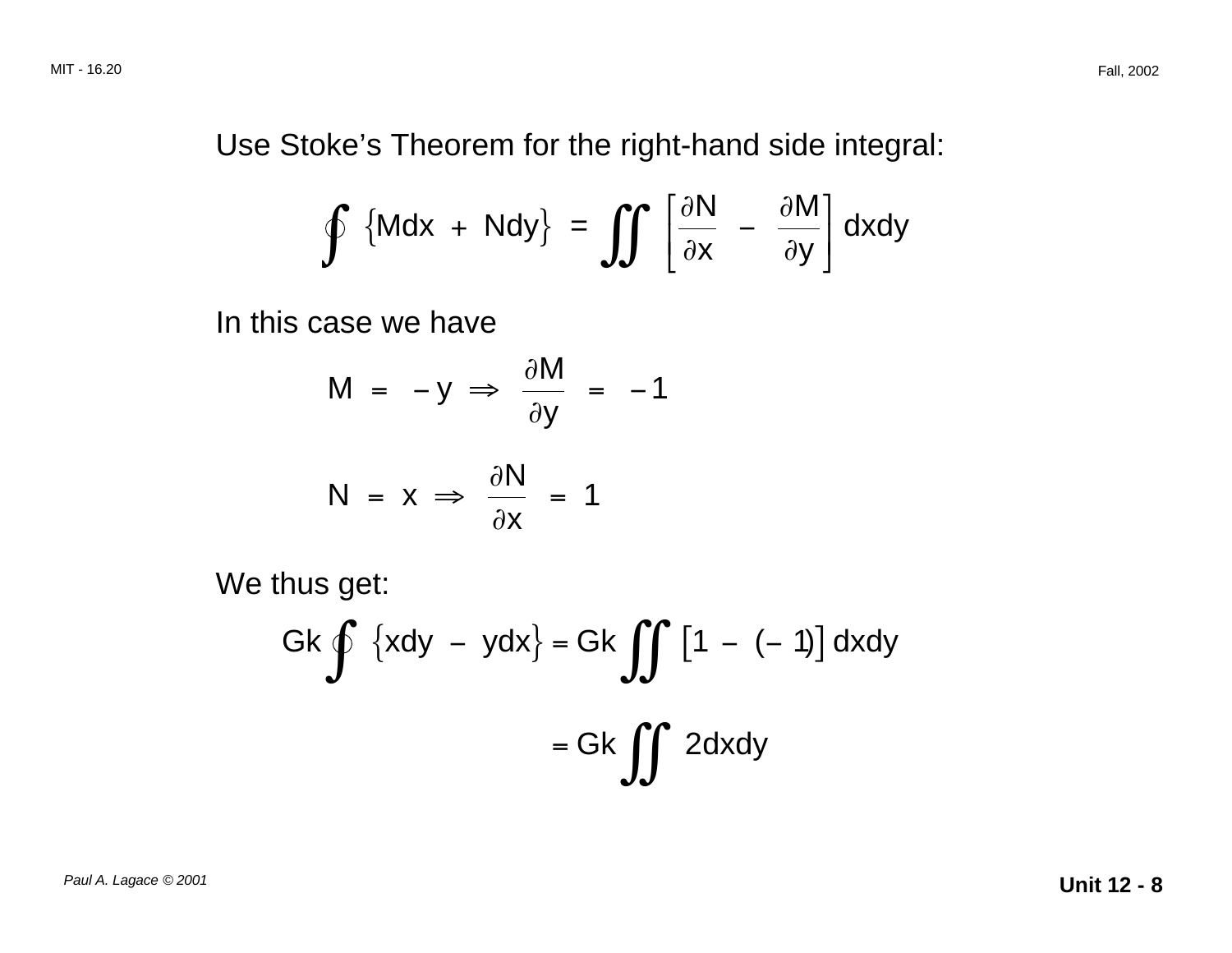We furthermore know that the double integral of dxdy is the planar area:

$$
\iint d\vec{x} dy = Area = A
$$

Putting all this together brings us back to Equation (12 - 1):

$$
\int \tau ds = 2AGk \qquad Q.E.D.
$$

Hence, in the general case we use equation (12 - 1) to relate  $C_1$  and  $C_2$ . This is rather complicated and we will not do the general case here. For further information

(See Timoshenko, Sec. 115)

We can however consider and do the...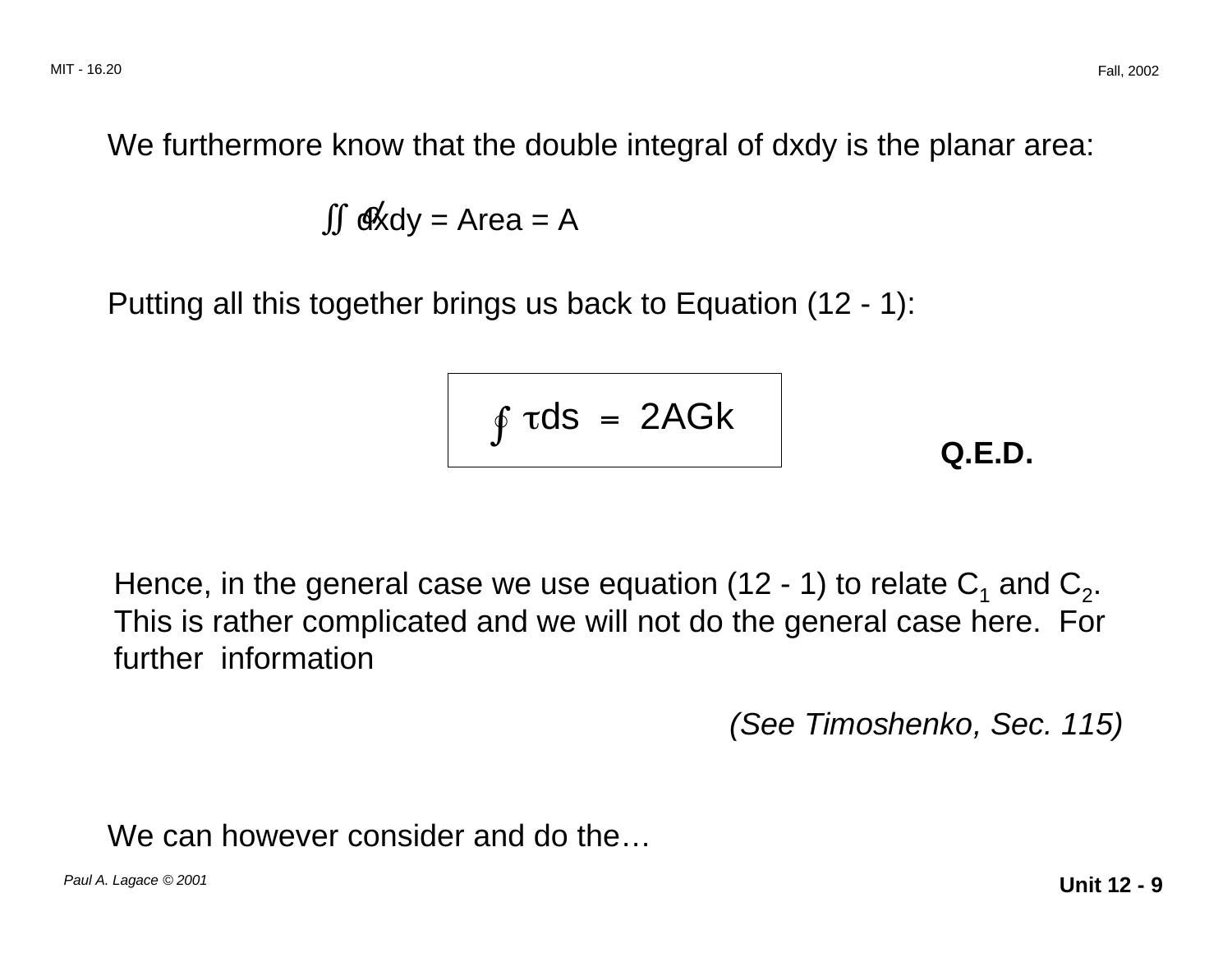## Special Case of a Circular Tube

Consider the case of a circular tube with inner diameter  $R_i$  and outer diameter  $R_{o}$ 

**Figure 12.6 Representation of cross-section of circular tube** 



For a solid section, the stress distribution is thus:

**Figure 12.7 Representation of stress "flow" in circular tube**



τ <sup>τ</sup>**res is directed along circles**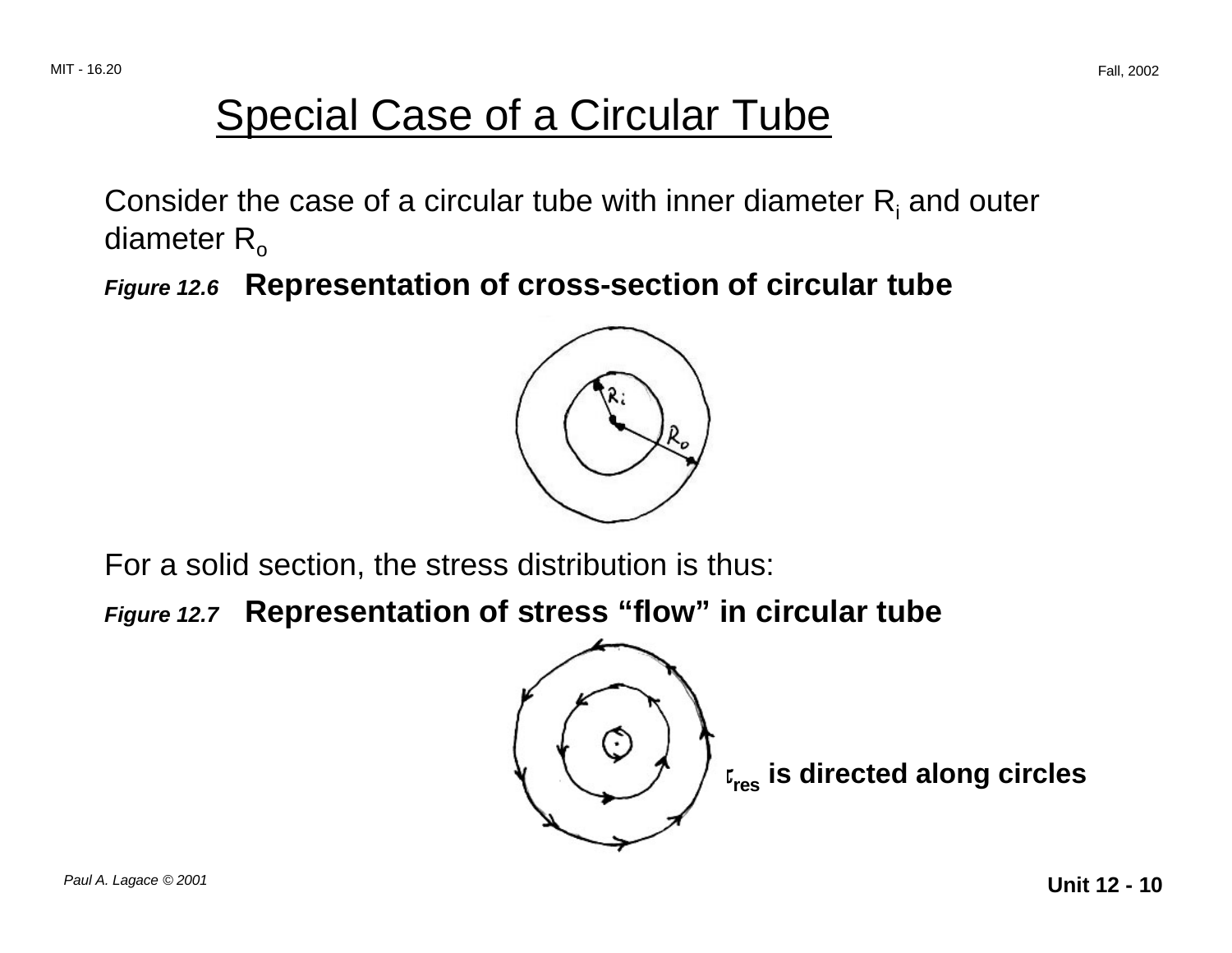The resultant shear stress,  $\tau_{res}$ , is always tangent to the boundaries of the cross-section

So, we can "cut out" a circular piece (around same origin) without violating the boundary conditions (of  $\tau_{res}$  acting tangent to the boundaries)

Using the solution for a solid section, we subtract the torsional stiffness of the "removed piece" (radius of  $R_i$ ) from that for the solid section (radius of  $R_{o}$ 

$$
J = \frac{\pi R_o^4}{2} - \frac{\pi R_i^4}{2}
$$

**Exact solution for thickwalled circular tube** 

let us now consider: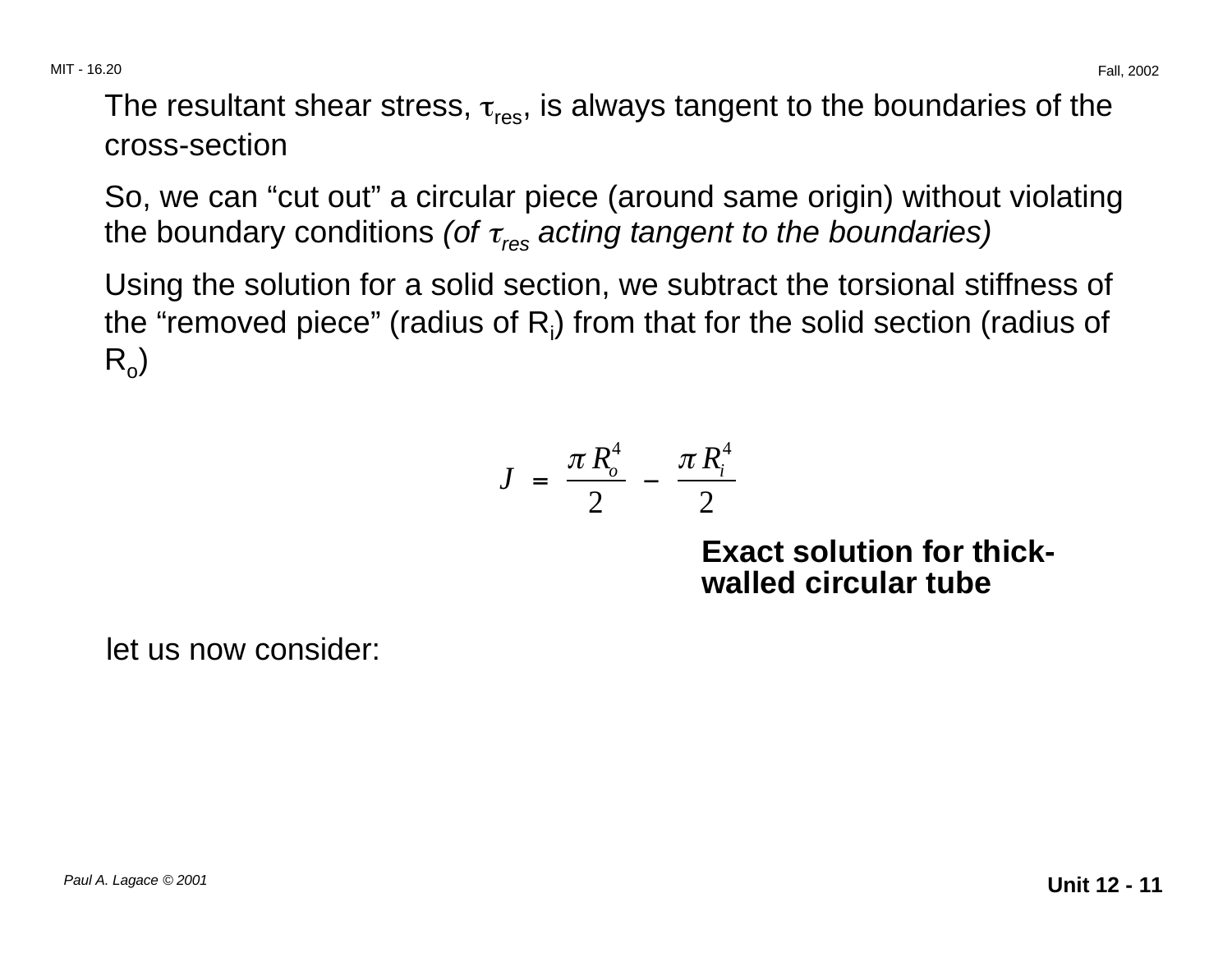### Thin-Walled Closed Sections

**Figure 12.7 Representation of cross-section of thin-walled closed section** 



Here, the inner and outer boundaries are nearly parallel  $\Rightarrow$  resultant shear stresses throughout wall are tangent to the median line.

Basic assumption for thin, closed section:

 $\tau_{\text{resultant}}$  is approximately constant through the thickness t.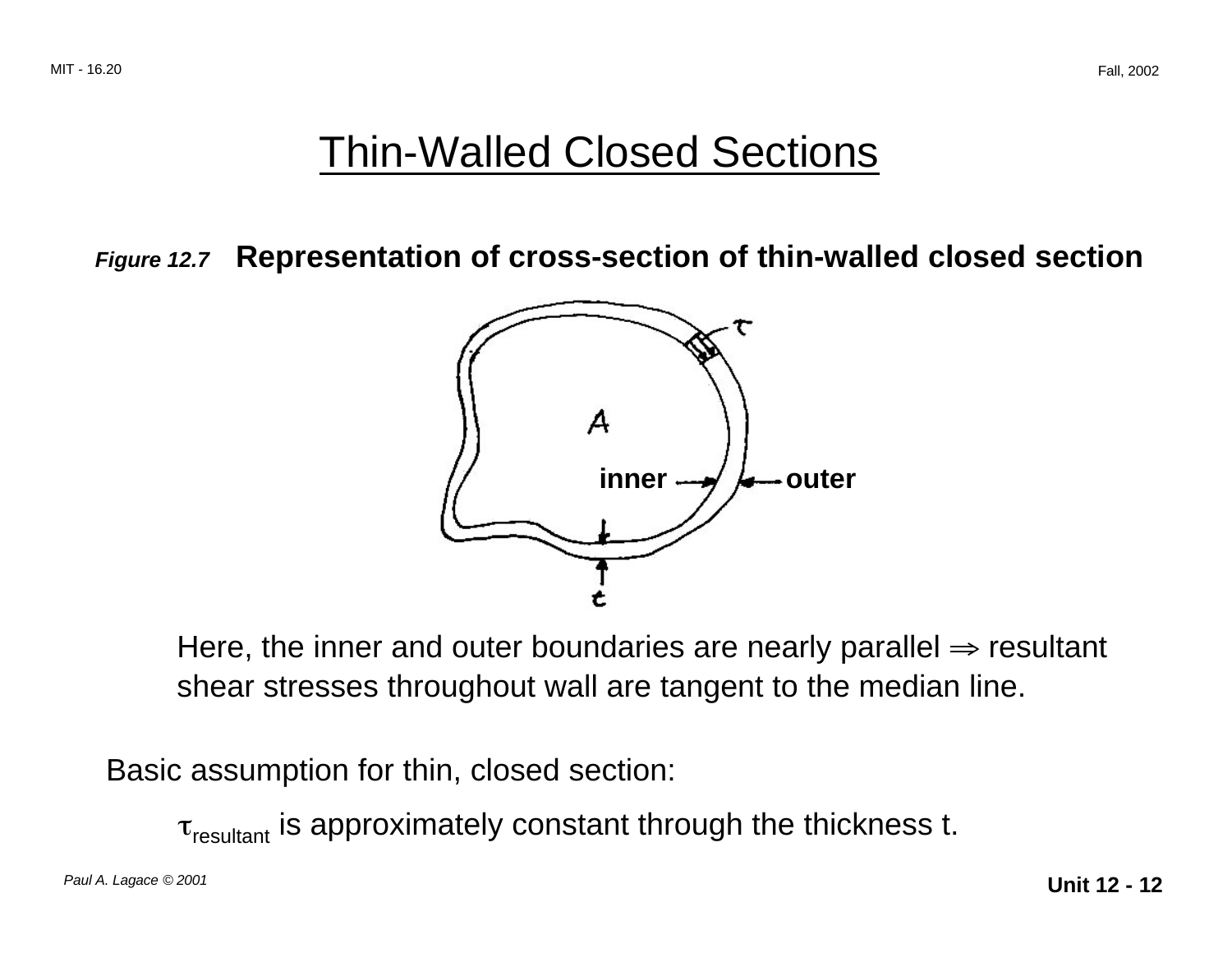For such cases: 
$$
A_{outer} \approx A_{inner} \approx A
$$

Hence: 
$$
\oint_{\text{outer}} \tau ds \approx \oint_{\text{inner}} \tau ds \approx 2GkA
$$

Note: basic difference from singly-connected boundaries (open sections).

**Figure 12.9 Representation of stress distribution through thickness in open cross-section under torsion** 



Now, we need to find the boundary conditions: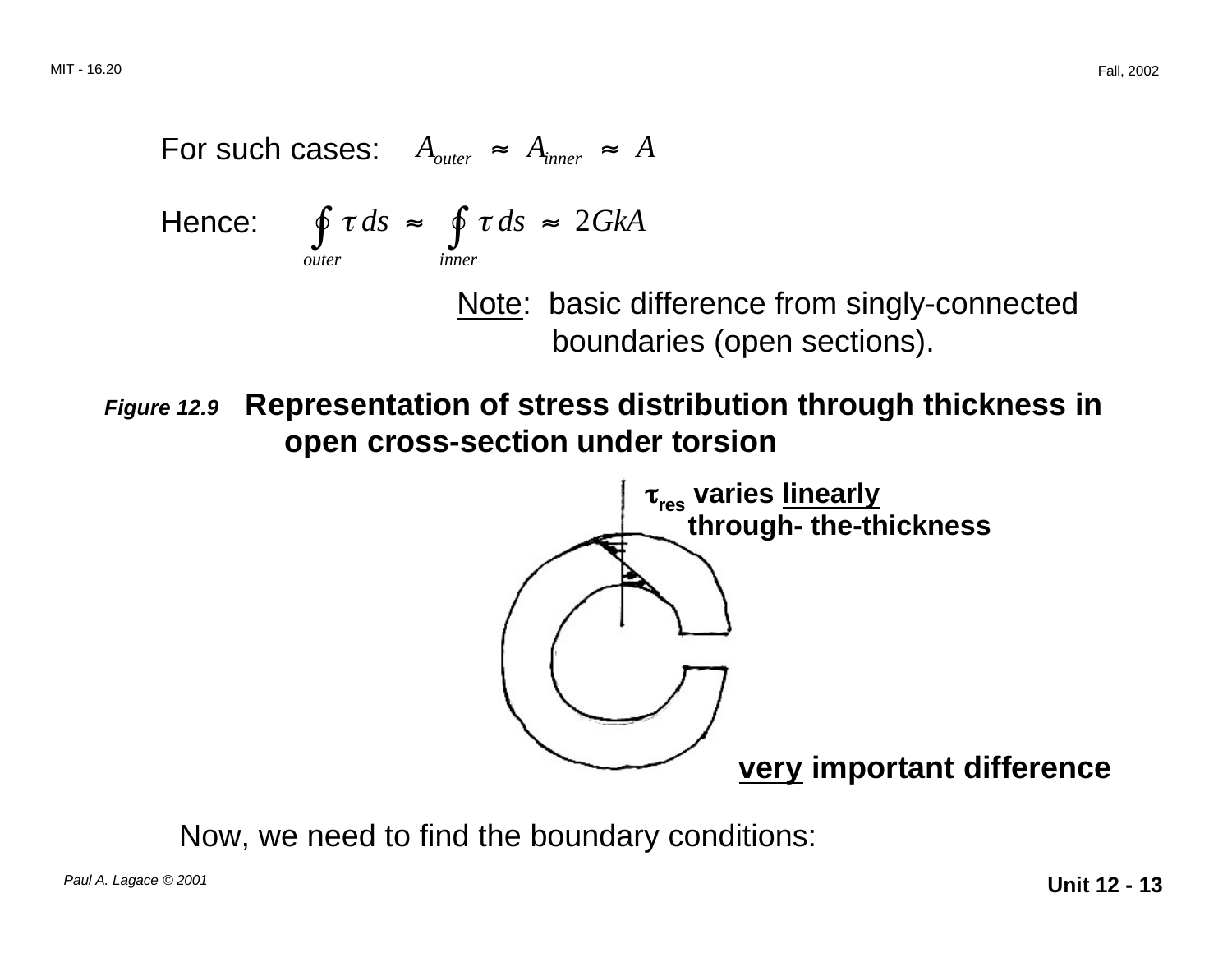### **Figure 12.10 Representation of forces on thin closed cross-section under torsion**



Note: h,  $τ$ , t vary with s (around section)

Total torque = 
$$
\int dT = \int \tau t h ds
$$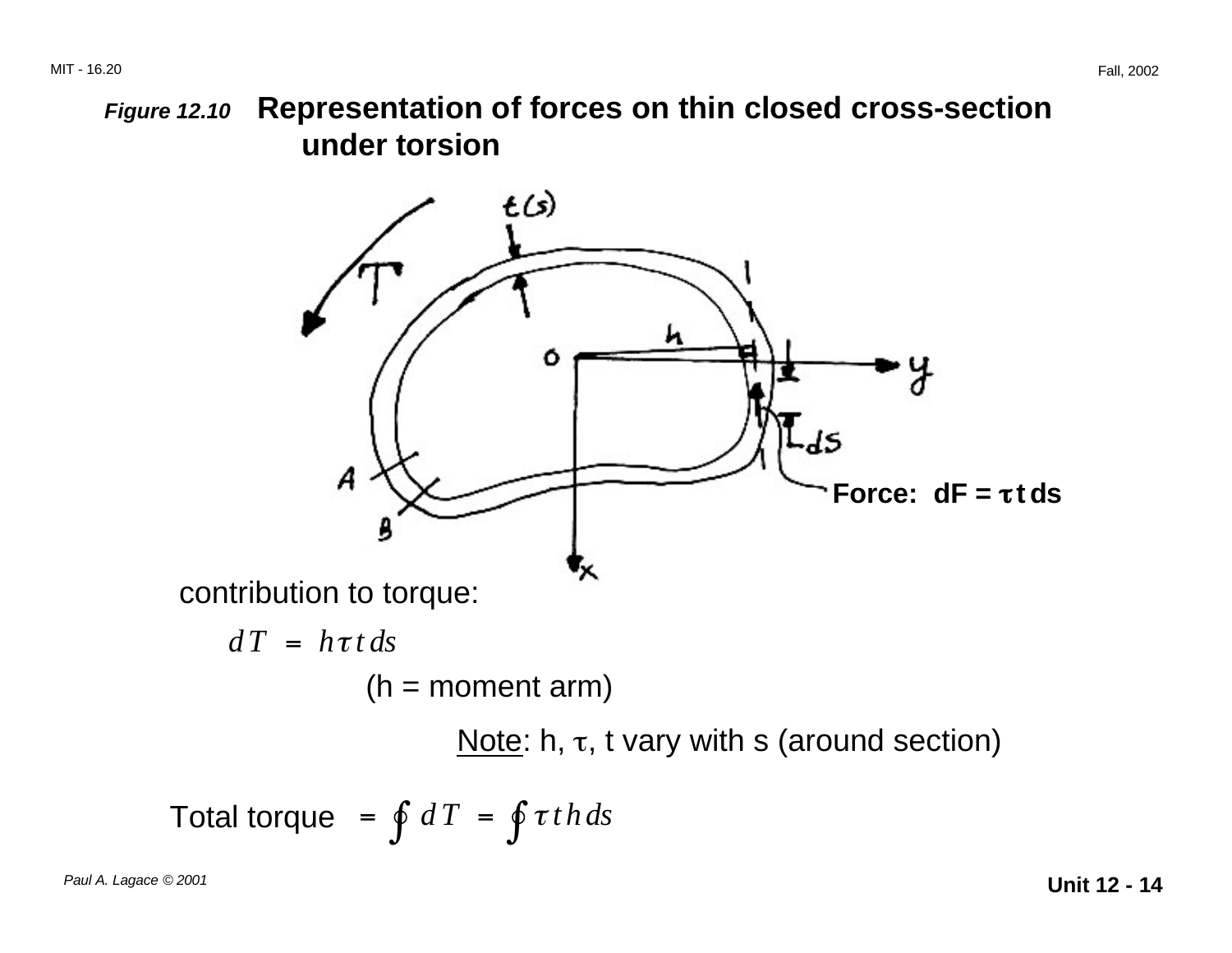But  $\tau$ t is constant around the section. This can be seen by cutting out a piece of the wall AB.

**Figure 12.11 Representation of infinitesimal piece of wall of thin closed section under torsion** 

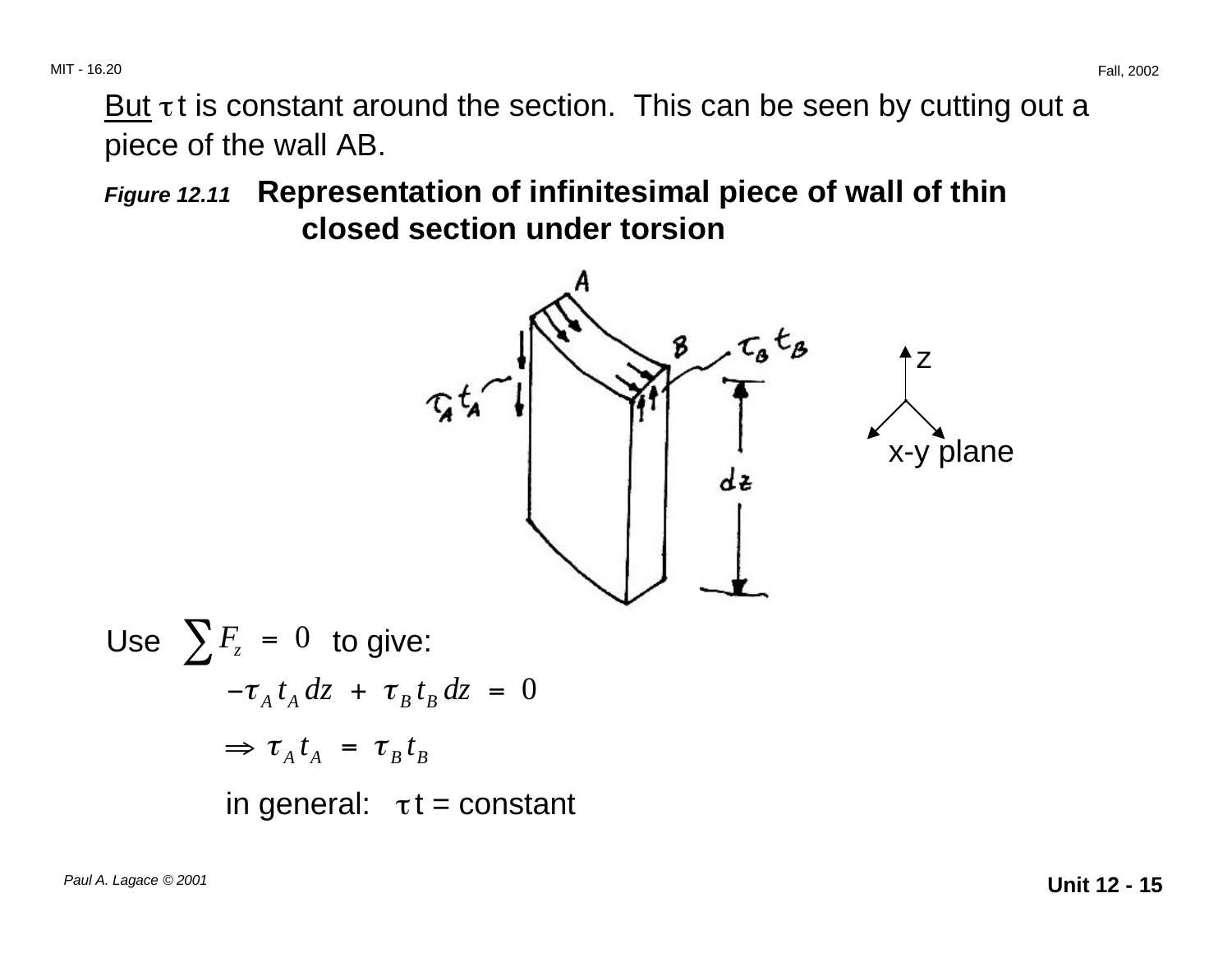

But, hds = 2dA via geometric argument: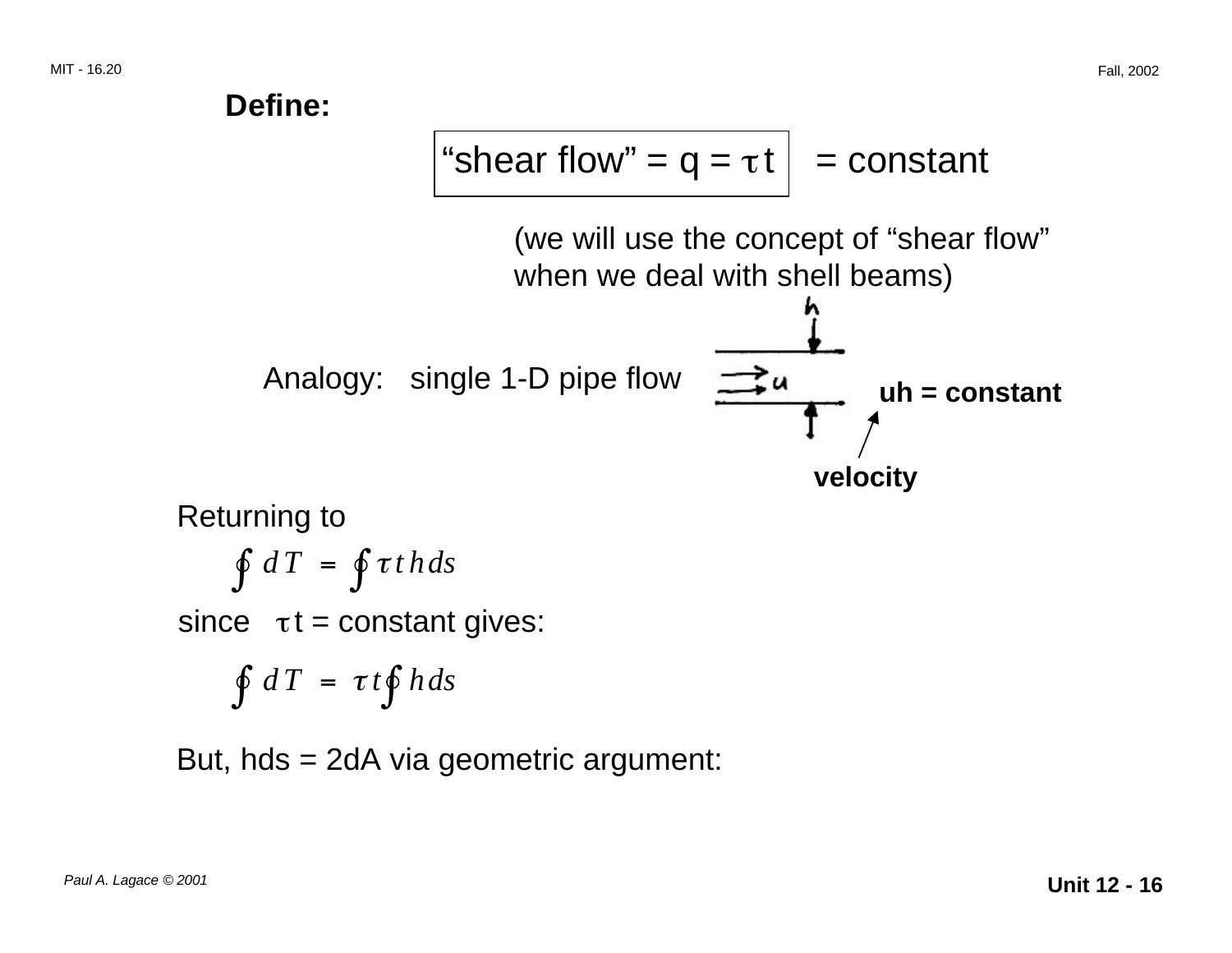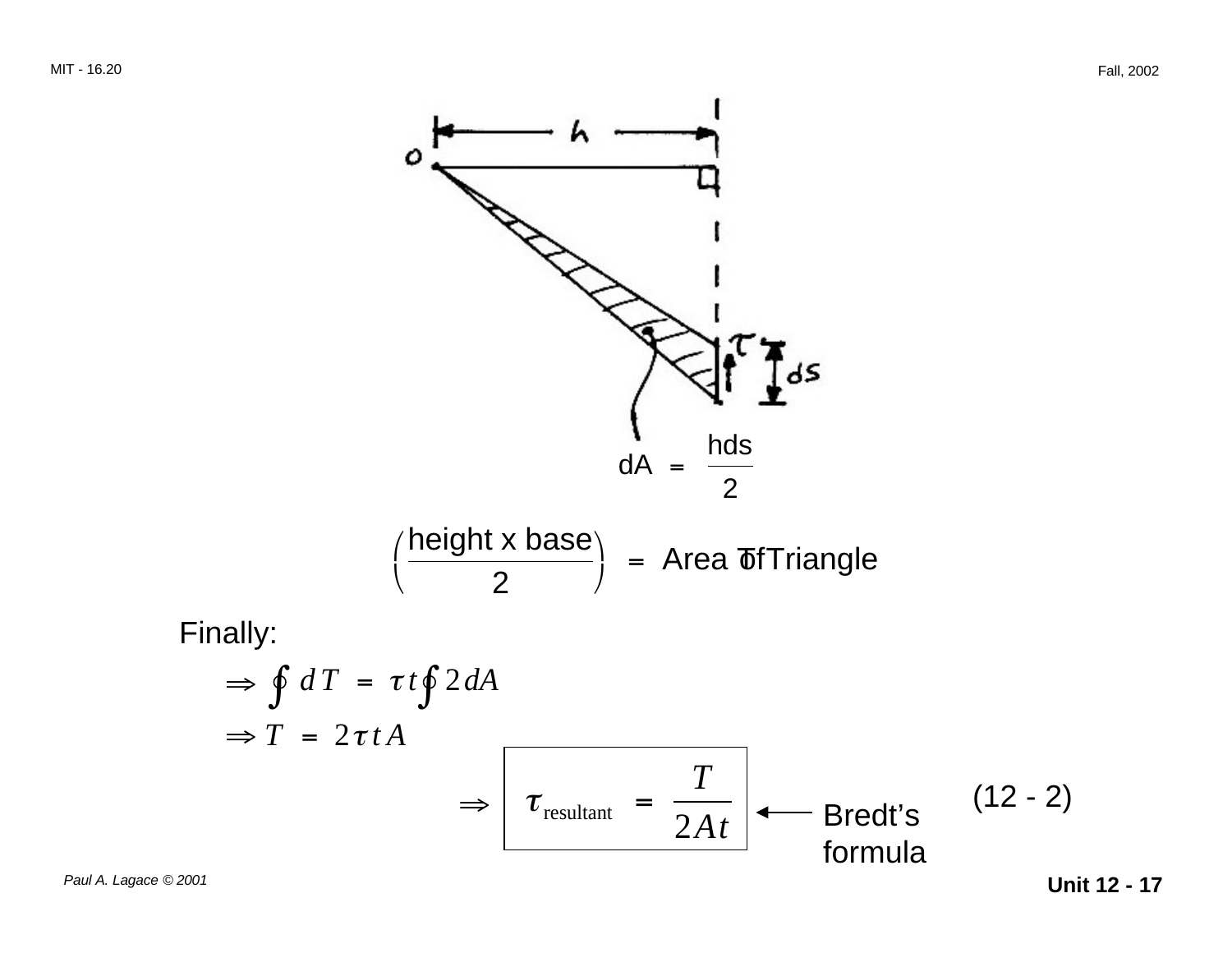MIT - 16.20 Fall, 2002

Now to find the angle of twist, place (12 - 2) into (12 - 1):

$$
\oint \frac{T}{2At} ds = Gk2A
$$
\n
$$
\Rightarrow k = \frac{T}{4A^2G} \oint \frac{ds}{t}
$$

This can be rewritten in the standard form:

$$
k = \frac{d\alpha}{dz} = \frac{T}{GJ}
$$
  

$$
\Rightarrow \left[J = \frac{4A^2}{\oint \frac{ds}{t}}\right]
$$

(Note: use midline for calculation)

valid for any shape…..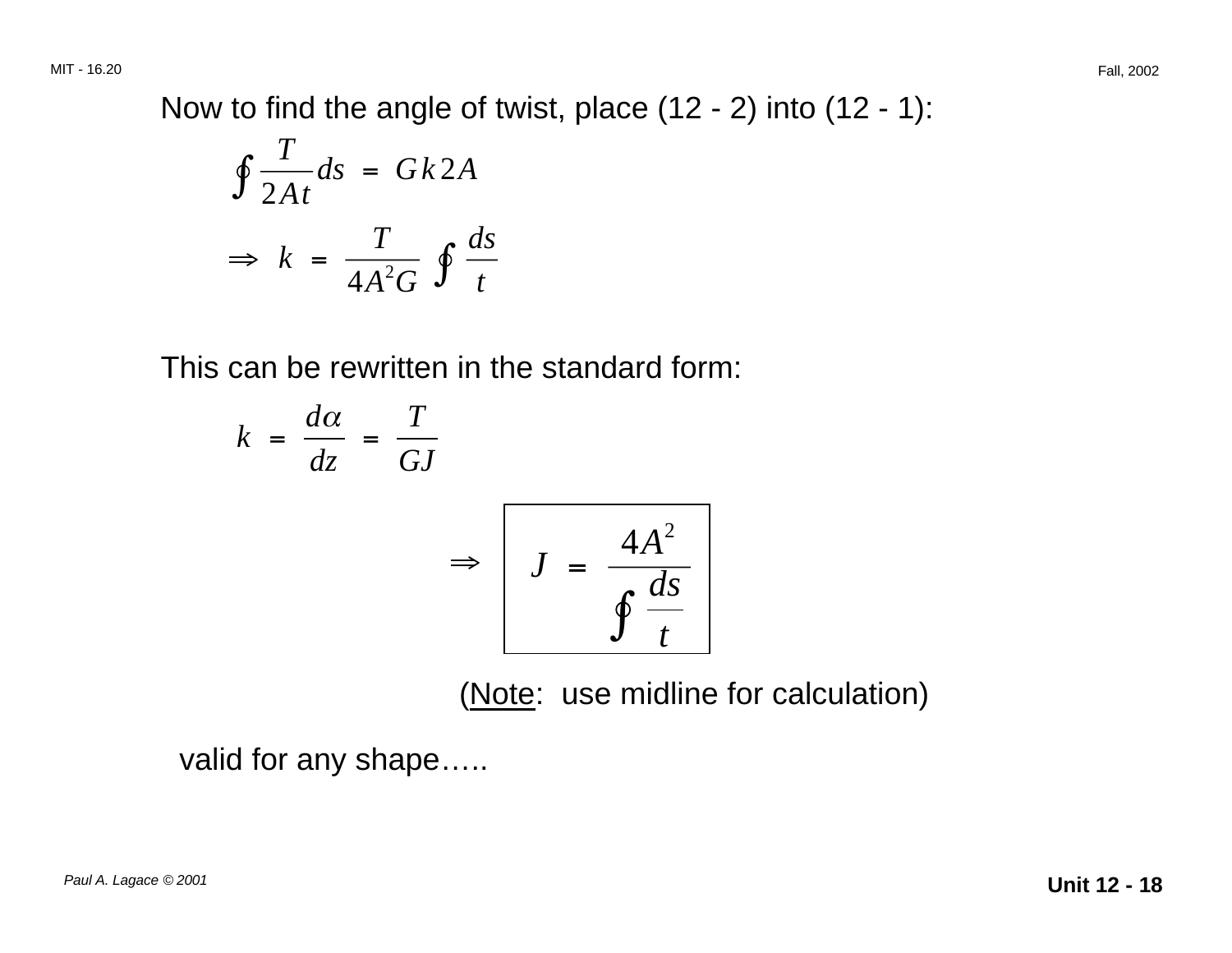#### **Figure 12.12 Representation of general thin closed cross-section**



How good is this approximation?

It will depend on the ratio of the thickness to the overall dimensions of the cross-section (a radius to the center of torsion)

Can explore this by considering the case of a circular case since we have an exact solution:

$$
J = \frac{\pi R_o^4 - \pi R_i^4}{2}
$$

versus approximation:

$$
J \approx \frac{4A^2}{\oint \frac{ds}{t}}
$$

(will explore in home assignment)

Paul A. Lagace © 2001 **Unit 12 - 19**